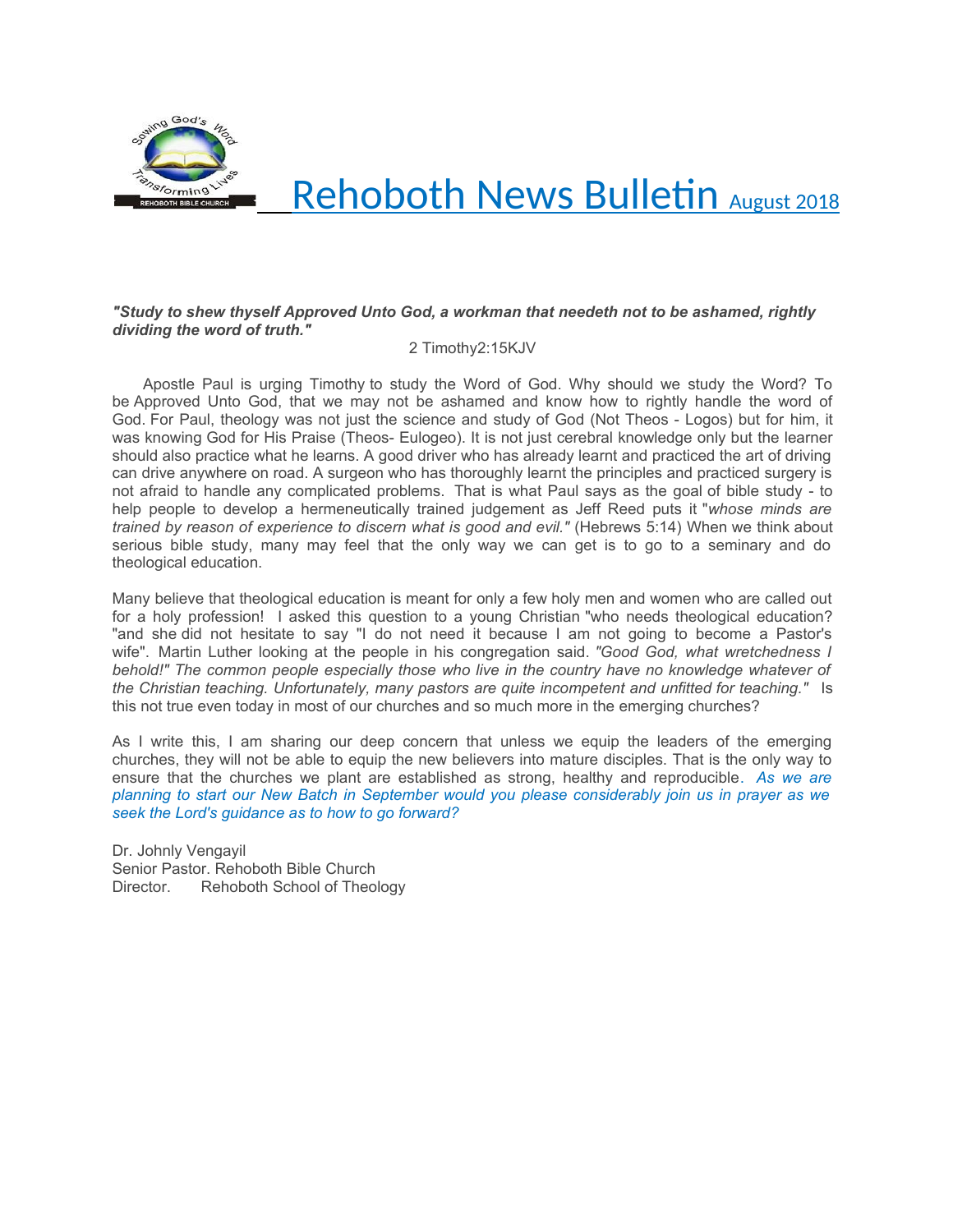

Pictures of our Church Believers in Rajasthan



Few Pictures from the Evangelism work



With our Pastors and Bible Women Ministering during our Pastors Fellowship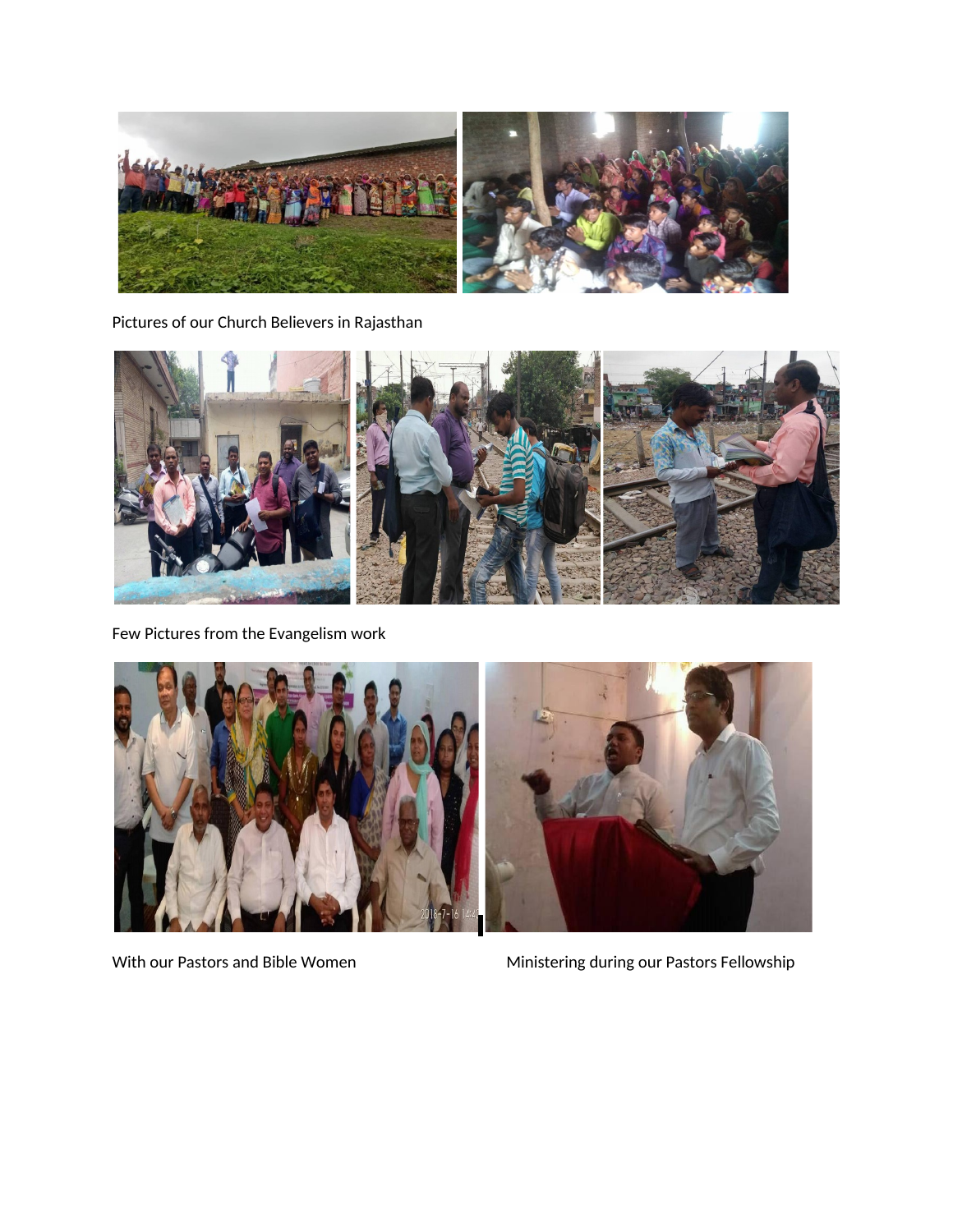## Special Prayer Request

My Dear Respected Pastor/ friends, Greetings. As all of you are aware of and watching Media that Kerala is Reeling under Heavy rain, Land Slides and floods , people have lost their homes, Cloths and properties, lacking food grains and Drinking water. Many of our friends, relatives and fellow Believers are suffering very badly. Along with our Prayers, We must reach out these Victims in any Possible way Like Money, Cloths or food Items. Rehoboth Bible Church and Maters Plan Social Development Organizations Humbly request all of you to contribute whatever way so that we can reach out them at the earliest you can make your contribution. If you are able to help let us know we can send our Account Details if you e mail towards us.

## Pray for

The people who are affected by flood and heavy rain in Kerala

The ministry of Rehoboth Bible Church

All our Pastors who are working in 9 States of India and Regional Directors

 Pastor Johnly have completed 25 year in ministry in North India, also for his family and Ministry

 Rehoboth School of Theology is starting its new batch in September also for the Financial needs of this school.

The convention and Pastors meeting in the month of October for 3 days also on  $21<sup>st</sup>$ celebrating silver Jubilee, and for its needs we are praying for \$2500 for the tent, Chair, food, the rent of the premises

### Here is our Address

| India                              | USA                        |
|------------------------------------|----------------------------|
| Rev.Dr.Johnly Vengayil             | Rev.Dr.Johnly Vengayil     |
| Rehoboth Bible Church India        | C/0 Paul J Beondy          |
| G-1/A, Gopal Nagar, Azadpur, Delhi | 2721, Ipnar Rd             |
| India, Pin code 110033,            | North Huntington, PA 15642 |

Email :revjohnly@hotmail.com, rehobothbiblechurch@gmail.com